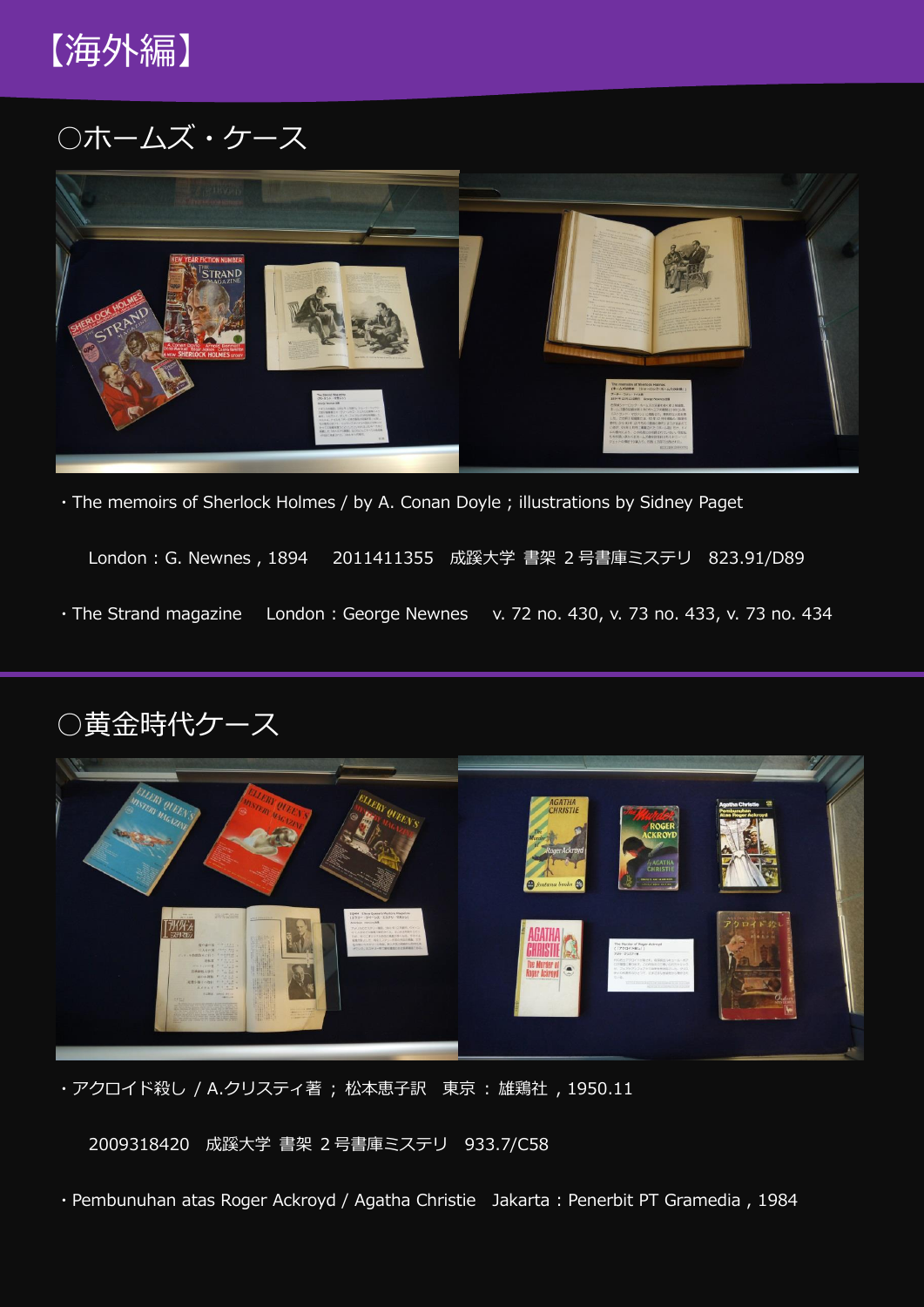2011410809 成蹊大学 書架 2 号書庫ミステリ 823.91/C58

・The murder of Roger Ackroyd / by Agatha Christie New York : Pocket Books , 1945

2008400068 成蹊大学 書架 2 号書庫ミステリ 823.91/C58

・The Murder of Roger Ackroyd / Agatha Christie New York : Pocket Books , 1939

2011410822 成蹊大学 書架 2 号書庫ミステリ 823.91/C58

・The Murder of Roger Ackroyd / Agatha Christie London : Collins , 1960

2011410839 成蹊大学 書架 2 号書庫ミステリ 823.91/C58

・エラリイクイーンズミステリマガジン = Ellery Queen's mystery magazine

東京 : 早川書房 1956 創刊 7 月号 2 号書庫ミステリ

・Ellery Queen's mystery magazine New York : Davis Publications

v. 8, no. 34, Sep. 1946、v. 10, no. 45, Aug. 1947、v. 12, no. 60, Nov. 1948 2 号書庫ミステリ

# 【国内編】

### ○黎明期、江戸川乱歩ケース

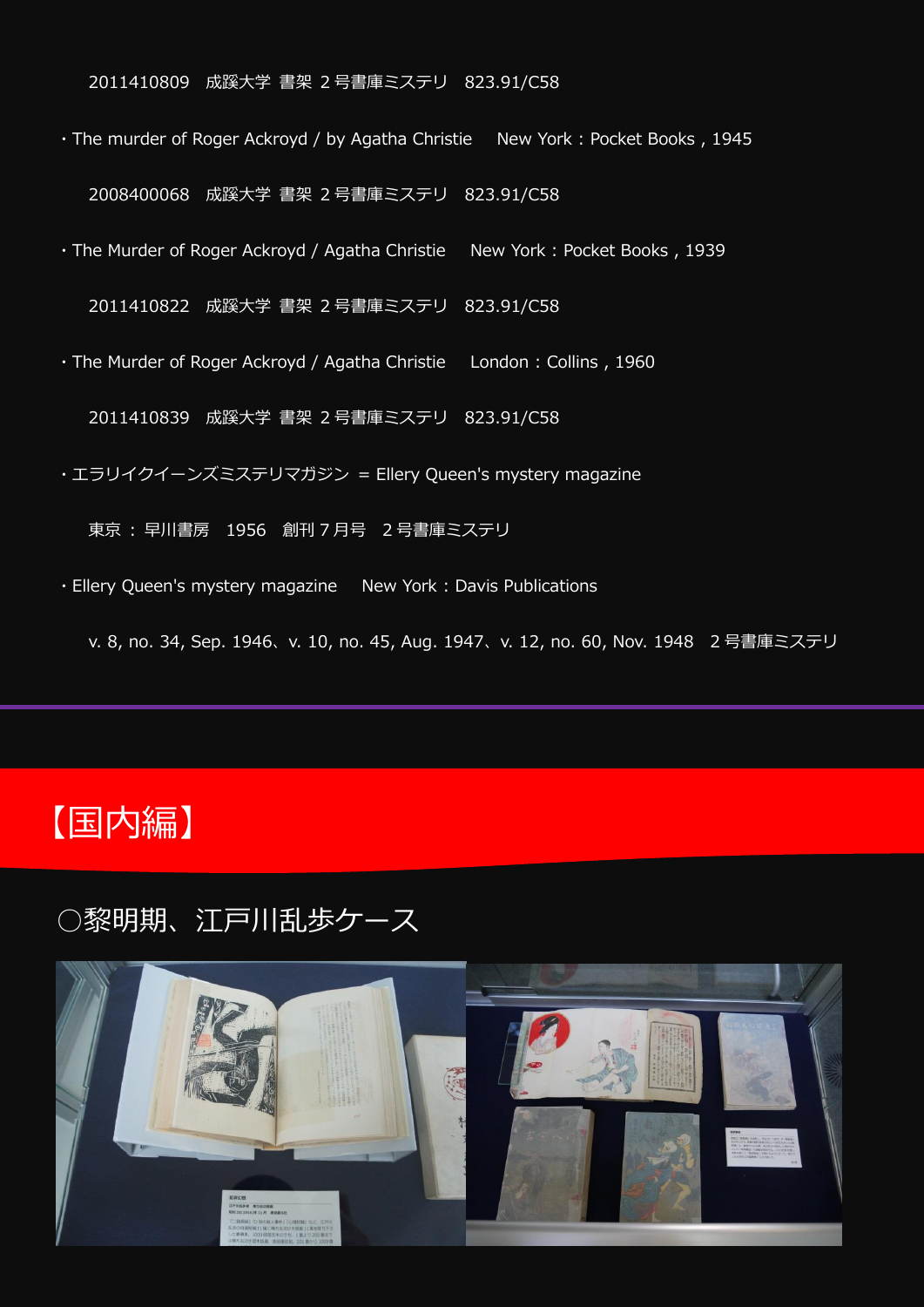- ・持岡浅三 : 探偵実話 / 瀬山佐吉著 東京 : 順成堂 , 1898.11
- ・清水定吉 : 探偵実話 / 無名氏編 東京 : 金松堂 , 1893.7
- ・渋谷村殺人 : 探偵実話 / 松林若円講演 ; 今村次郎速記 東京 : 堀田政之助 , 1907.5
- ・三週間の大探偵 : 探偵実話 一名・水戸家の宝蔵破り / 無名氏編 東京 : 金松堂 , 1893.11
- ・犯罪幻想 / 江戸川乱歩著 ; 棟方志功画 東京 : 東京創元社 , 1956.11

## ○江戸川乱歩ケース 2



・江戸川乱歩草稿 月長石」序文 / [江戸川乱歩著] 貴重書庫 913.6/えど 1 2008106717

- ・ルルージュ事件 / エミール・ガボリオ作 ; 田中早苗訳 苦楽探偵叢書 東京 : 苦楽社 , 1947.11
- ・苦樂 東京 : 苦樂社 , 3 月号 1947.3、10 月号 1947.10

## ○有馬頼義ケース